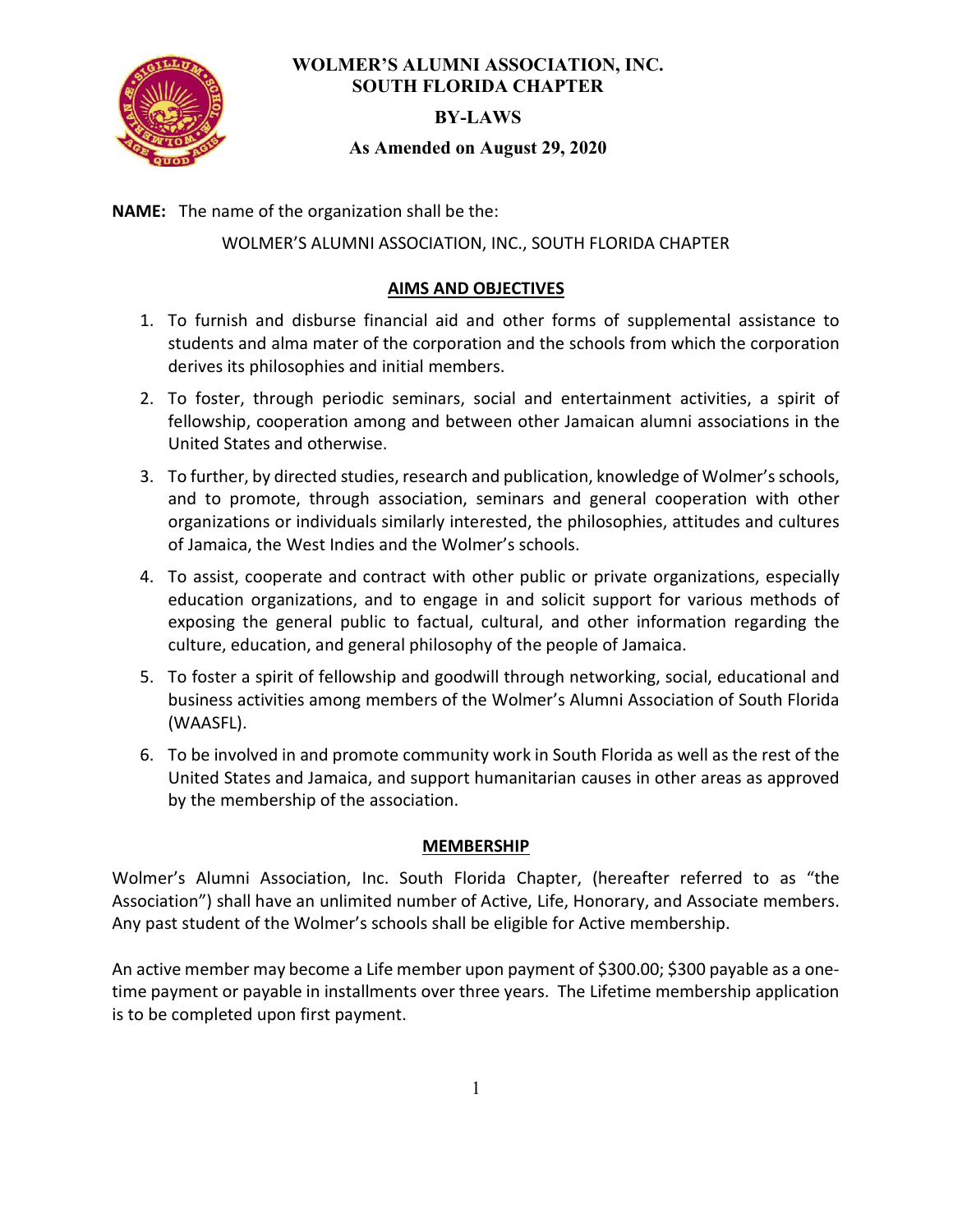Honorary and Associate memberships shall have all the privileges and benefits of the Association and shall not pay dues. None of these members shall hold Board offices.

Any person, other than an alumnus, who has rendered outstanding service to the Wolmer's schools, the Alumni Association or the community, in the interest of the objectives of the Schools and the Association shall be eligible for Honorary Life membership. Any person, other than an alumnus, who has contributed to Wolmer's community and wants to be a member, can apply to be an Associate member of the Association. The Board may recommend individuals for Honorary membership whose acceptance must be voted on by the general membership. Refer to the guidelines for eligibility information.

## ELIGIBILITY FOR MEMBERSHIP

Application for membership shall be made to the Director of Membership and must be accompanied by the prescribed annual dues.

# RESIGNATION AND REMOVAL

Any member of the Association may give notice of his or her intention to resign from the Association. If such resignation is accepted, the ex-member shall be liable for all monies due the Association to the effective date of the accepted resignation.

Any Officer in the Association may give notice of his or her intention to resign from the Office. Any documents, checkbooks, bankcards or other items belonging to the association must also be immediately returned to the Association.

The Association reserves the right to remove from office any member whose performance is not in accordance with the aims and objectives of the Association. Removal of the officer will require a two-thirds (2/3) majority of the voting members present.

# **OFFICERS**

Only Ordinary or Life members of the Association with voting rights shall qualify as Officers of the Association. Officers of the Association shall serve a one (1) year term in each instance. The President and Vice Presidents may serve a maximum of two (2) consecutive years in the same position. There will be no term limits for the other officers.

The Board shall consist of the seven (7) members listed below, plus the Immediate Past President, who shall not have a vote on the Board. Members of the Board except the Immediate Past President can be elected for any Board position annually.

Only current or previous Board members are eligible for the President's post except when fewer than three (3) current officers are available. The President and Vice Presidents (VPA and VPO) must not all be from the same school (Wolmer's Boys or Girls).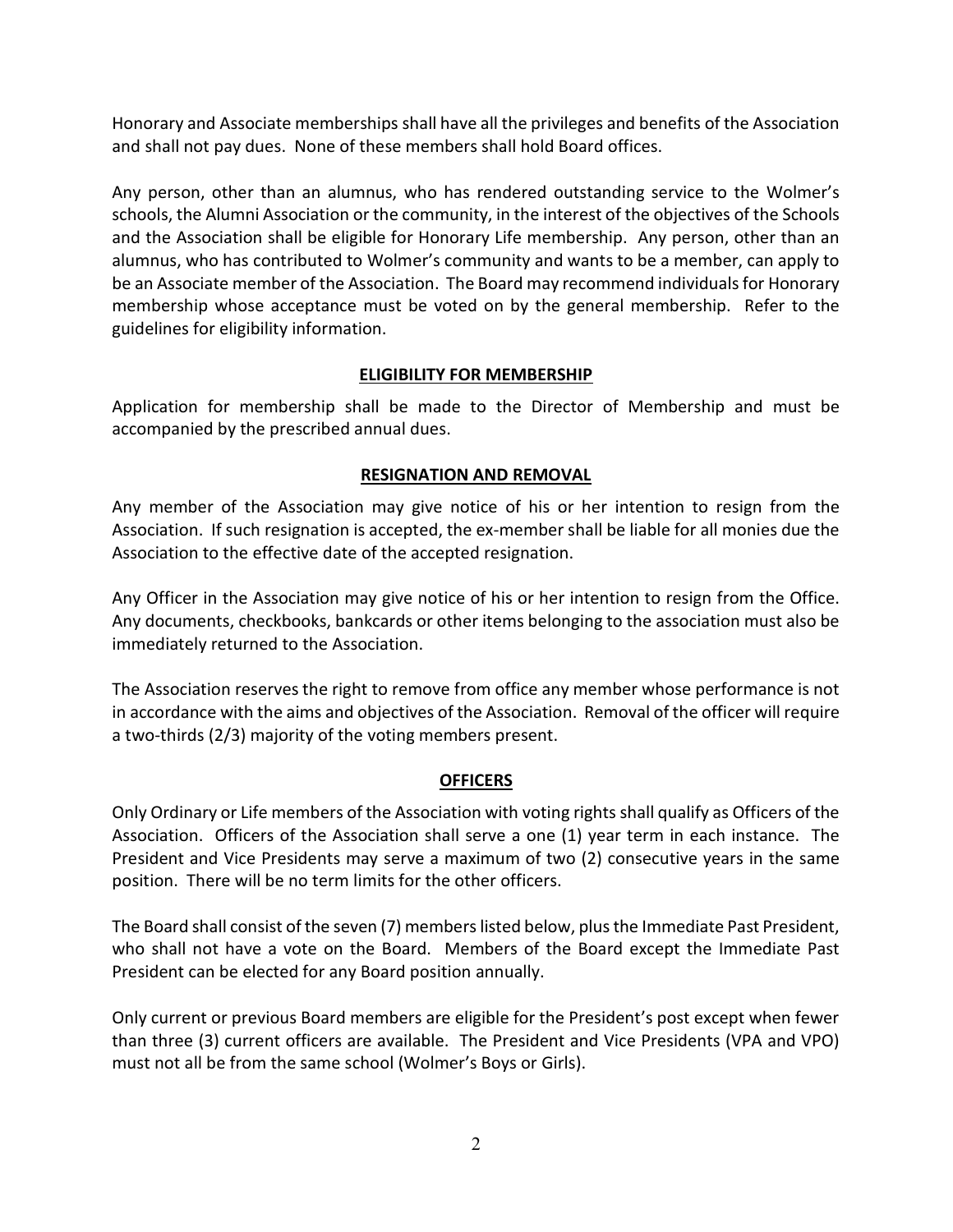The Officers of the Association shall be:

### Elected Officers

 President (P) Vice President of Administration (VPA) Vice President of Operations (VPO) Secretary (S) Treasurer (T) Director of Membership (DOM) Director of Public Relations (DPR)

# Non-Elected Officers

Immediate Past President (IPP) Director of Elections (DOE)

# FUNCTION OF OFFICERS

### President

The President shall be responsible to the Association for its smooth and efficient operation.

- 1. The President shall schedule and preside over meetings of the Association.
- 2. The President shall establish Committees, appoint members to carry out various assignments on behalf of the Association and manage the overall operations of the Association.
- 3. The President or his/her nominee shall represent the Association at external meetings or functions.

### Vice President of Administration

The Vice President of Administration shall substitute for the President when the President is not available, and will assist the President to plan and supervise all events of the Association. The VPA will assist the President in overseeing all non-financial operations of the association.

### Vice President of Operations

The Vice President of Operations shall oversee the financial duties of the Association and, with the Treasurer, is responsible for:

- 1. Preparation of a balanced budget for the next Fiscal Year,
- 2. Overseeing collections and disbursements for any event in which the association incurs income or expenditure, and
- 3. Preparation of reports for each fundraising event held by the Association.
- 4. The Vice President of Operations shall substitute for the President in the event neither the President nor the Vice President of Administration is available.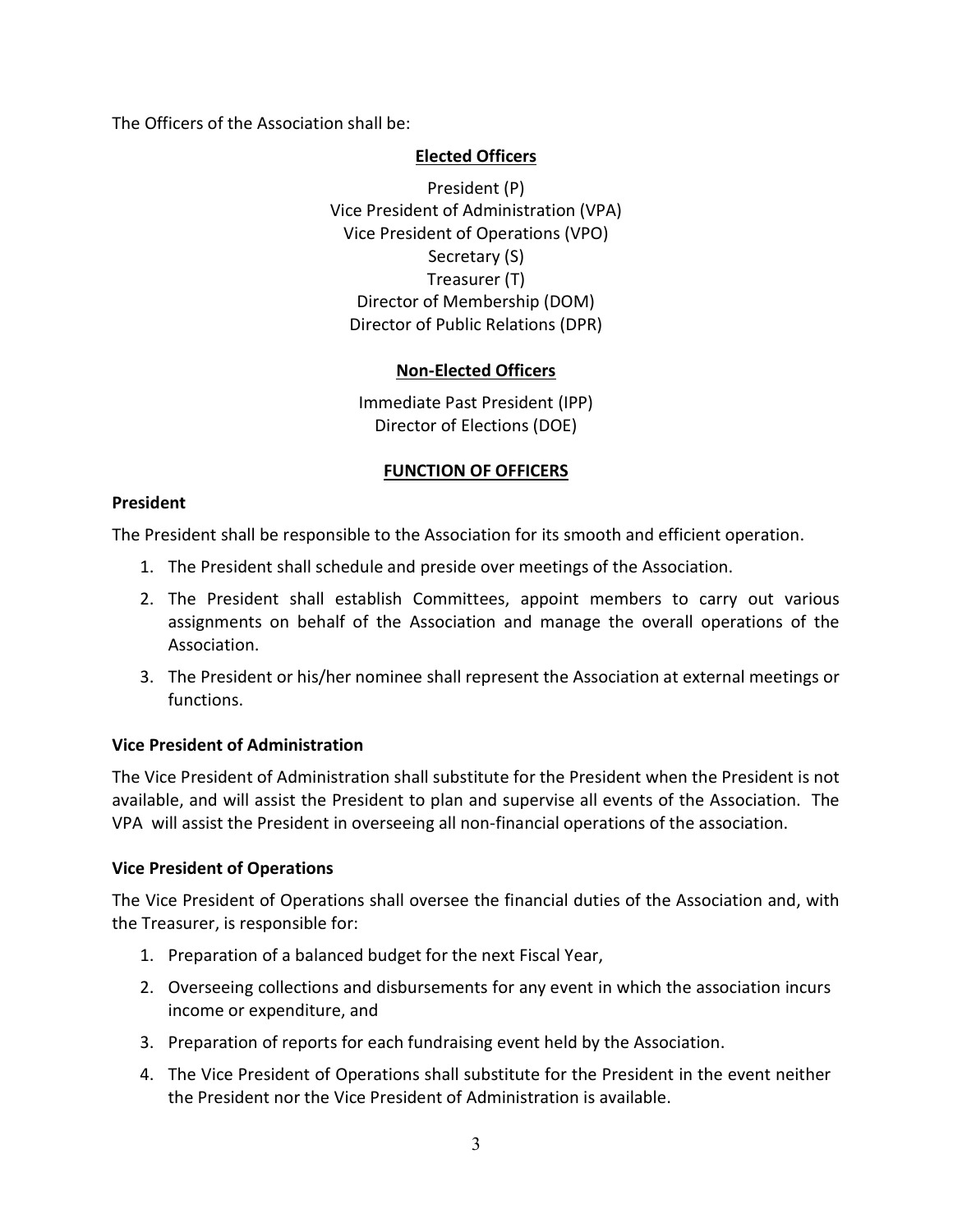## **Secretary**

The Secretary shall be responsible for the minutes at Board and general meetings and all correspondence of the Association. The minutes should be made available to the Board members within fourteen (14) days after the conclusion of the meeting.

### **Treasurer**

The Treasurer shall be responsible for the following activities:

- 1. Proper book-keeping of the funds and assets of the Association.
- 2. Preparation of Income Tax Returns for each year in office.
- 3. Keeping the Association informed of any new or amended regulations under which the Association is chartered by the Federal, State or City agencies.
- 4. The collection of dues.
- 5. The issuance of receipts and membership cards.
- 6. The filing of annual returns to the Department of State.
- 7. The supervision of collections and payments for any event held by the Association.
- 8. Updating the tax exempt status of the Association with the Department of the Treasury and ensuring that all purchases utilize this tax exempt status.
- 9. Compiling and submission of monthly reports.
- 10. Ensure that all funds collected for the Association are deposited into the Association's bank account and that no cash from sale proceeds is used to pay any bills.

### Director of Public Relations

The Director of Public Relations (DPR) develops and executes strategies to create and uphold a positive public image of the Association. The DPR is responsible for making sure that our members, alumni, and the community are aware of any upcoming events and activities, for example the Gala and Walkathon. The DPR shall do this by:

- 1. Producing and distributing mass communication with email blasts and marketing campaigns.
- 2. Developing and managing a comprehensive database of sponsors and donors.
- 3. Maximizing WAASF's presence on various media (e.g. online, TV/Radio, and social media).
- 4. Cultivating and maintaining relationships with media and influential professionals.
- 5. Arranging interviews and press releases to promote WAASF and its activities and events.
- 6. Publishing videos and photographs on the WAASF's website and other media.
- 7. Compiling and presenting a monthly Public Relations report at the Association's meetings.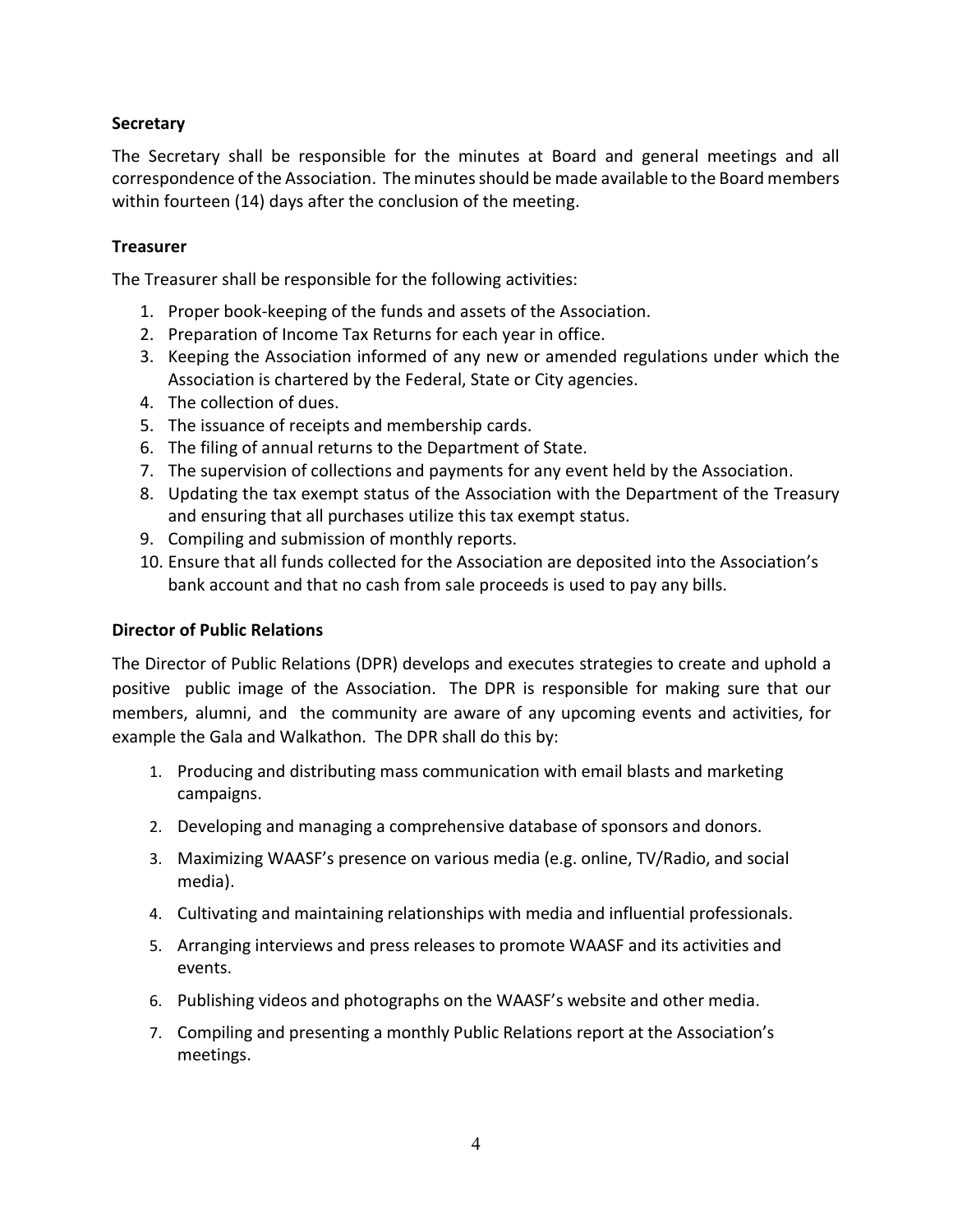## Director of Membership

The Director of Membership (DOM) shall oversee all aspects of developing, strengthening, and maintaining the membership network of the Association, including use of social media and website content.

- 1. The Director of Membership shall develop and implement membership plans that will assure retention of current members and attract new members.
- 2. The Director of Membership shall maintain the membership database, call the roll when required, and ensure that the information is kept up-to-date and accurate.
- 3. Compile and present a monthly Membership report at the Association's meetings.

# Immediate Past President

The Immediate Past President (IPP) is an advisory role to the currently elected President. It is a position that is not elected and that committee member has no voting rights on the Board. The only person eligible for this position is the person who was the previously elected President.

# Director of Elections

The Director of Elections (DOE) is a temporary position appointed by the Board that is created to conduct and oversee the elections to be held at the Annual General Meeting or Extraordinary General Meeting called for that purpose.

It is a non-elected position that does not vote with the members of the Board. That individual cannot be one of the nominees for any Board position which is going to be voted on in the election which he/she is overseeing. That individual will coordinate information regarding the nominations, notices of elections, etcetera. The Director of Elections may select any other member of the Association not currently running for office to assist with the election process.

# BOARD

The affairs of the Association shall be directed by the Board. All officers of the Association shall form the Board, in addition to the powers hereinafter specifically conferred upon it, shall have the power to engage, control and dismiss employees of the Association and shall have all such administrative and disciplinary powers, as may be necessary, for properly carrying out the objectives of the Association, in accordance with the Bylaws.

# ELECTIONS OF OFFICERS

Whenever a vacancy arises or at the Annual General Meeting, new officers will be elected by the members of the Association. Members must be in good standing in the Association and must be nominated and seconded in order to qualify. All nominees should have attended at least three (3) meetings in the current year. Nominees for Treasurer should have been a member for at least six (6) months.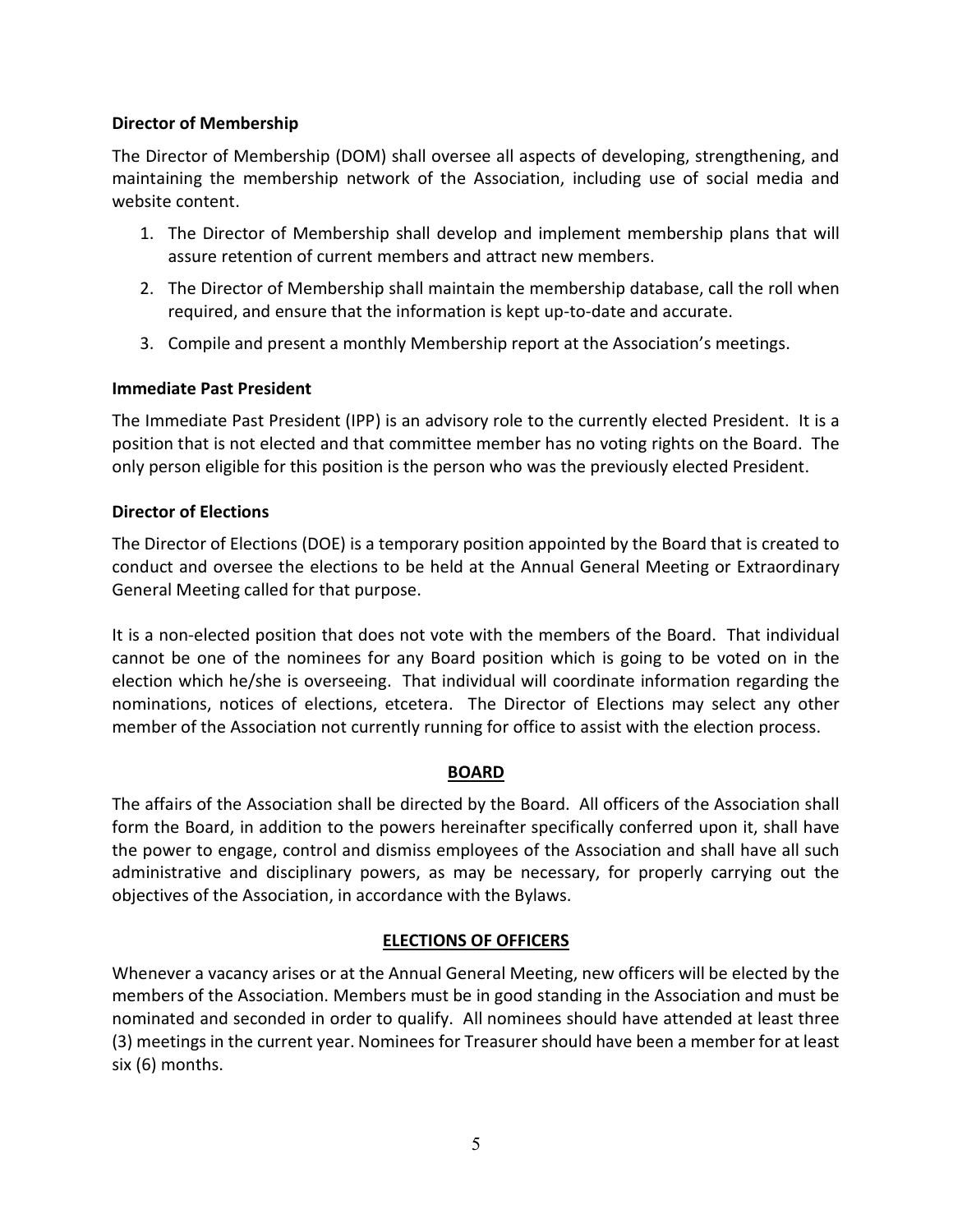Holding offices will be extended to applicants who are members of society who have not been convicted of a felony. Nominees for positions involving the handling of the Association's funds will be subject to a background check for financial crimes. Members who have been nominated will be required to notify the Director of Elections in writing within twelve (12) days of the election confirming that they are willing to accept the nomination and the position. Electronic mail shall be acceptable for notification in writing.

Notices of nominations must be submitted to the Director of Elections fifteen (15) days prior to the election. The Director of Elections will provide in writing the names of those nominated to all the members along with a ballot form at least ten (10) days before the meeting where the election will be conducted.

Members who are unable to attend will be able to vote by absentee ballot. The absentee ballot must be received by the Director of Elections via US Mail, electronic mail (from the registered address of the member), or hand delivery at least two (2) days before the meeting to qualify.

Absentee ballots must include the name and signature of the person submitting the ballot and should only be opened and counted at the next General Meeting following the Annual General Meeting or Extraordinary General Meeting. The election of Officers of the Association will also occur at that meeting.

Members present at the Annual General Meeting or Extraordinary General Meeting held for the election of officers will be allowed to vote by secret ballot. The member receiving the highest number of votes will be declared the winner. In the event of a tie, the members present will be asked to vote in a runoff election to determine the winner. If the runoff produces yet another tie, the winner will be determined by coin-toss.

# ASSETS AND FUNDS OF THE ASSOCIATION

The assets and control of the funds of the Association shall be vested in the Board. The assets and funds shall be deposited in any bank approved by the President, Vice Presidents, and Treasurer, in the name of the Wolmer's Alumni Association, Inc., South Florida Chapter.

Signers on the account shall include the President, the Vice Presidents, and the Treasurer. Payments may be made on the signature of the Treasurer and one of the other three. Bank and business accounts (e.g., SunBiz) must be updated within 30 days after changes in officers to reflect those who accept signature authority.

No unilateral financial commitments and payments above \$250 are allowed by any individual member of the Association. All financial commitments and payments must be approved at a general membership meeting by a majority vote of the members present. In between general meetings, the Board can authorize commitments and payments up to \$250.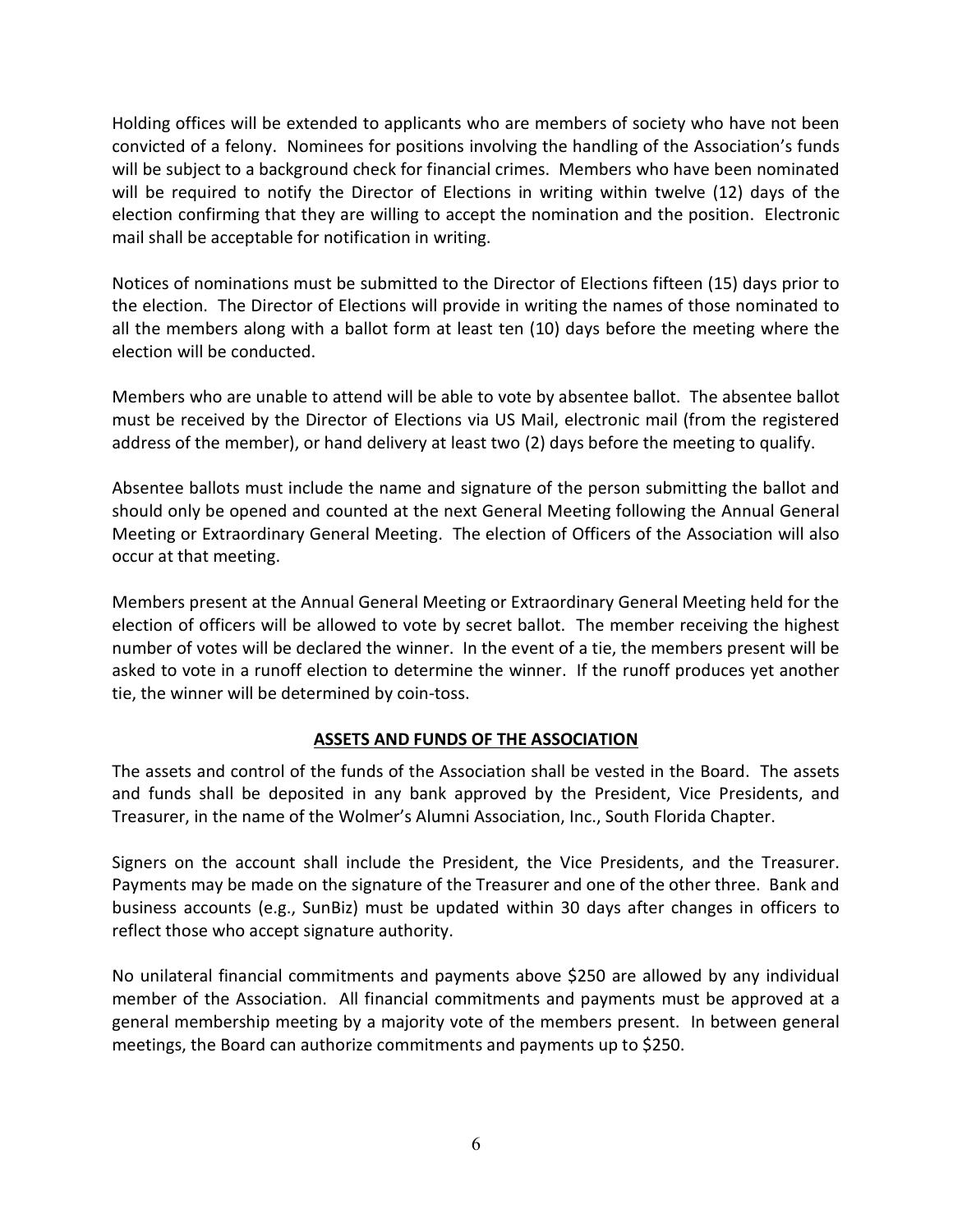All contracts are to be signed by the President or designee of the President. The President will be the repository for all contracts.

Bank Cards shall be issued in the names of the President and Treasurer and shall only be used for approved expenses.

All payments for the Association must be made by check or bank card. Bank card payments should only be made when checks are not available or not acceptable form of payment.

All transactions must be made on the Association's accounts. If a purchase is made on behalf of the Association, reimbursement will be made upon the submission of a voucher or receipt.

The Association's tax exempt status must be utilized when making any purchases, if that option is available. An internal audit of fiscal year shall be made before the change of administration.

## DISSOLUTION

The Association can only be dissolved by a quorum and a super majority (2/3) vote, including absentee ballots, of the membership at an Extraordinary General Meeting called for that purpose. In the event of dissolution, all assets should be sold to settle any outstanding debts. If there are no debts outstanding, the proceeds from the sale of such assets will be enjoined to the finances of the organization and forwarded to the Trustees of the Wolmer's Trust for the benefit of the Wolmer's schools.

### **MEETINGS**

There will be a regular monthly meeting of the full membership of the Association on the last weekend of each month, unless otherwise decided by the Board. In-person meetings will be quarterly while others may be via teleconference as needed. The quorum to conduct the business of the Association will be eight (8) active members.

Board meetings shall be convened by the President monthly via teleconference. Detailed reports from officers must be submitted as applicable. The Secretary or the President shall give seven (7) days clear notice to each member.

The President may call an emergency meeting of the Committee at any time deemed necessary and for which three (3) days' notice shall be given. Members of the Board may participate in person or via telephone or web conference.

In the event that a member of the Board is not able to attend in person or participate via conference line in three (3) consecutive Board and/or General Membership meetings during the fiscal year, the President shall be allowed to request the resignation of that Officer from the Board, except in the case of illness.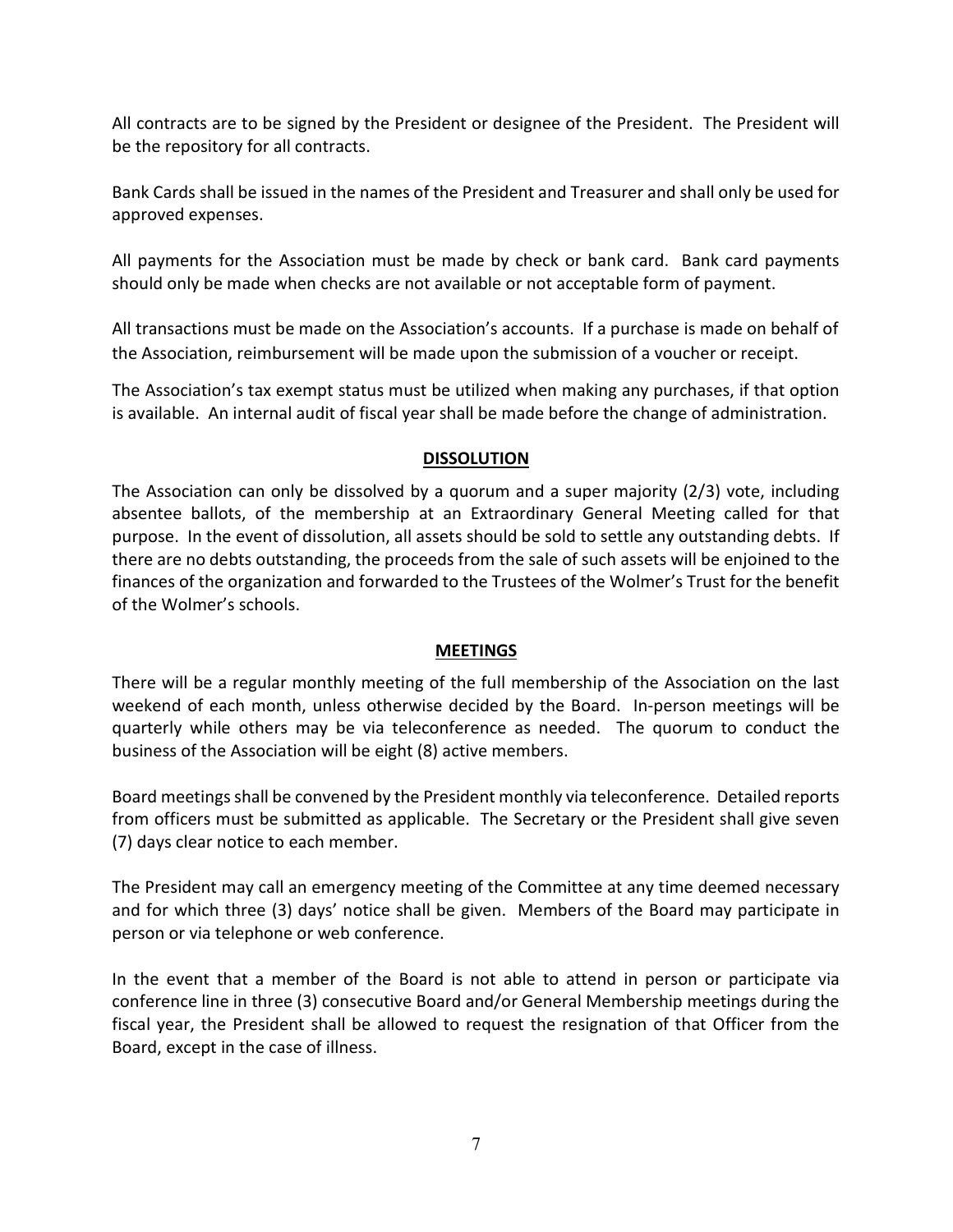The Annual General Meeting shall be held on any weekend within thirty (30) days after the close of the fiscal year. The quorum for the Annual General Meeting shall be at least twenty-five percent (25%) of the voting members. The purpose of this meeting will be to:

- 1. Receive from the President a report of the year under review;
- 2. Receive from the Treasurer a Statement of the Accounts of the Association for the Fiscal Year ended;
- 3. Review, discuss, and approve any amendments to the By-Laws.
- 4. Decide on any motion which has been submitted to the meeting.

Sixty (60) clear days' notice shall be given by the Secretary, in writing, to each member to schedule an Annual General Meeting.

An Extraordinary General Meeting shall be called by the Secretary, at the direction of the President, or on the written directions of any twenty (20) active members; such communication shall state the purposes for which the meeting is required. Seven (7) days' notice in writing shall be given to the general membership. No other business than that stated in the notice shall be transacted at such a meeting.

Each meeting has a time limit of ninety (90) minutes, which may be extended with a majority vote of members present. A member of the Board shall be the timekeeper.

It is the responsibility of the outgoing officers to hand over all documentation relative to their offices to the incoming officers.

### DUES

Association dues are payable on the first day of the fiscal year, which begins July 1<sup>st</sup> and ends on June 30<sup>th</sup> the following year.

The annual dues of the Association shall be, payable upon application of membership. Thereafter, dues for all members are payable at the Annual General Meeting. Any member, who joins within the last quarter of the fiscal year, will have their dues applied to the following fiscal year. Honorary members and Associate members shall not be required to pay dues.

Any member whose dues have not been paid for the current fiscal year will be considered inactive and shall be excluded from voting by the Director of Elections. A member is in arrears if no payment is made by December 31 of each year. Voting rights will be reinstated when such member pays their dues. A list of active members will be attached to the Financial Report presented at each general meeting.